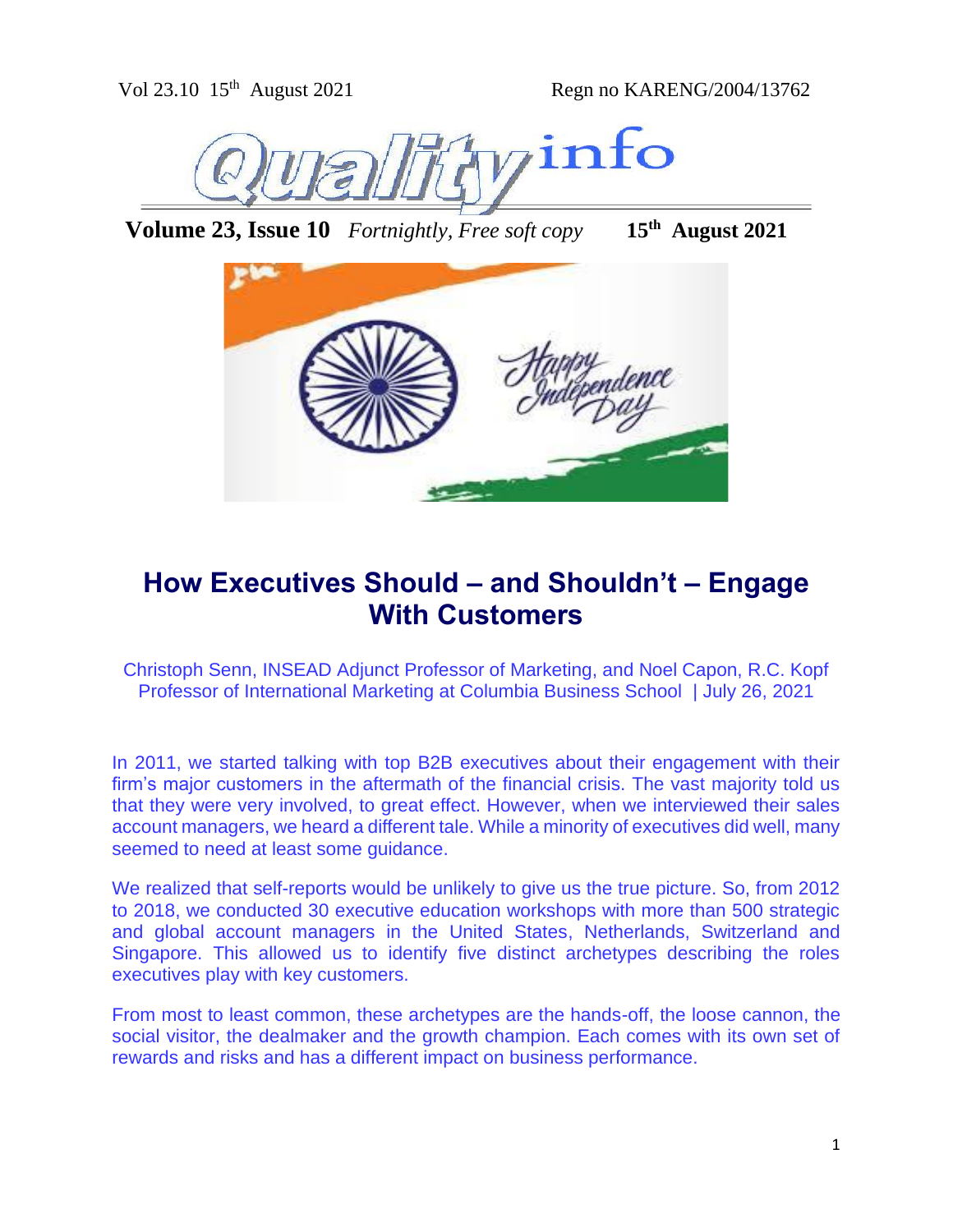

## **The hands-off**

A full 28 percent of the executives adopt a hands-off policy with sales, hardly ever meeting customers. We were surprised to find how prevalent this approach was. While letting the sales force do its job sounds like a sensible approach, the sales function represents a critical interface between supplier and customer. As such, it deserves closer attention on the part of executives, beyond ensuring that HR has hired the best talent and that salespeople have adequate tools and training. If not, our data show that firms leave money on the table (more on that later).

The hands-off's motto: *"Not my problem"*

### **The loose cannon**

This is the second most common type, representing 21 percent of the executives in our sample. Loose cannons typically meet with key customers without any briefing from their account managers. They may even keep quiet about the meeting after it has happened. In the worst cases, the executive ends up making promises the firm simply cannot keep. Blindsided account managers must then scramble to repair the harm done. Executives who act on their own are more likely to damage than enhance the customer relationship, leading some firms to implement processes to mitigate this behaviour.

The loose cannon's motto: *"Just doing my thing"*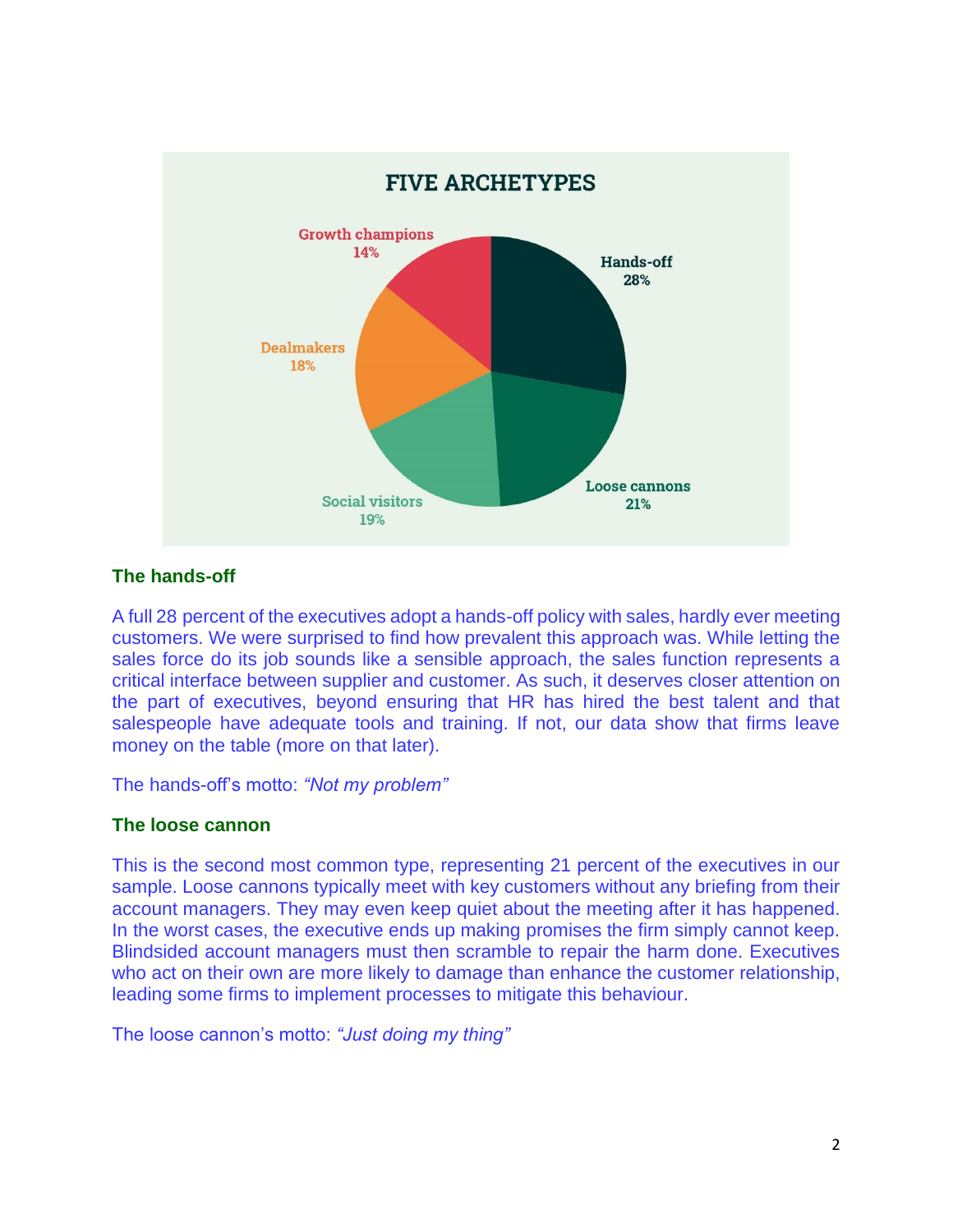### **The social visitor**

When interacting with core customers, top executives can pursue two goals: to increase revenues and to foster strong relationships. Social visitors, who form 19 percent of our sample, clearly prioritize the latter. They love to organize meet-and-greets, join cocktail parties at trade shows and host fun educational events. Although much less destructive than loose cannons, social visitors may leave customers frustrated by the superficiality of the engagement. And by avoiding substantive discussions about business issues, they too leave money on the table.

The social visitor's motto: *"Cheers, everyone!"*

#### **The dealmaker**

Representing 18 percent of our sample, dealmakers are not quite as concerned with relationship building. They swoop in when significant revenue opportunities arise or at the tail end of a customer's buying cycle. They can provide extra reassurance to customers who fret the supplier may not live up to its commitments. The main problem with this approach is that it can become unsustainable. The executive's involvement may also come too late and be costly if the boss is overly keen to make concessions to close the deal and move on to the next emergency.

The dealmaker's motto: *"Where do we sign?"*

#### **The growth champion**

| This type of executive, the rarest in our                                           | Are you a growth champion?             |
|-------------------------------------------------------------------------------------|----------------------------------------|
| sample at 14 percent, strikes the right balance                                     |                                        |
| between revenue generation and relationship Our research showed that growth         |                                        |
| building. They frequently accompany account champions exhibit the following traits: |                                        |
| managers on their visits, looking for ways to                                       |                                        |
| enhance the value offered to customers. As 1. A close personal fit with the         |                                        |
| champions of customer centricity, they can customers' needs                         |                                        |
| even pave the way for cultural change. 2. Responsive to both their customers        |                                        |
| However, that is not to say the approach is and their own account managers          |                                        |
| devoid of downsides. It can create intense 3. Willing to go above and beyond to     |                                        |
| pressure for the sales team, especially if the serve customers                      |                                        |
| executive was once in sales and is prone to 4. Knowledgeable about their own firm's |                                        |
| micromanaging.                                                                      | strategy and capabilities, and that of |
|                                                                                     | their customers                        |
| The growth champion's motto: "We v long-                                            | 5. Great communicator                  |
| term customer success"                                                              | 6. Committed to teamwork and coaching  |
|                                                                                     | 7. High achiever with track record     |
| Estimating the financial impact of the                                              |                                        |
| different archetypes                                                                |                                        |

After we identified these five archetypes, we sought to understand the impact of each one on the firm's financial performance. We looked at the five-year sales and profit growth for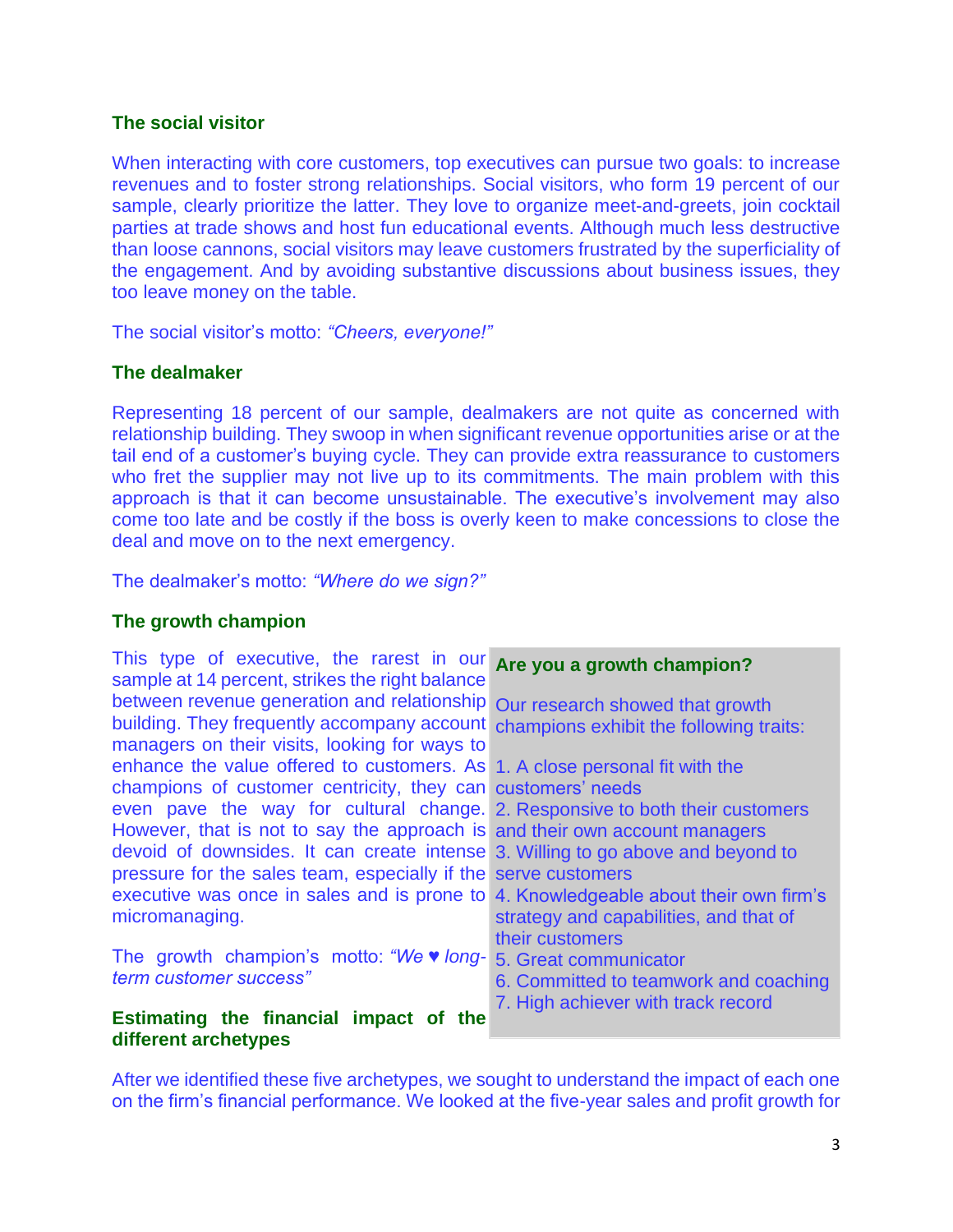each company in our study and found that both sales and profits were generally flat in firms with hands-off and loose-cannon executives. Specifically, their 5-year compound annual growth rates (CAGR) for sales were 1.2 and 1.7 percent, respectively. For profits, it was -0.3 and 2.7 percent.

Social visitors and dealmakers were markedly more apt at increasing sales and profits. The growth rates of their firms were, on average, two to three times higher than those achieved by their hands-off and loose-cannon counterparts. Our data showed a 5-year CAGR for sales of 4.7 and 4.1 percent, respectively, and of 6.9 and 7.7 percent for profits.

But by far the most effective group was composed of the growth champions. They increased the sales and profits of their firms at twice the rates of social visitors and dealmakers. They clocked a stellar 5-year CAGR of 8.8 and 9.7 percent in terms of sales and profits.

Increasing the number of growth champions in a firm can have staggering results. Using our CAGR data, we ran a real-life simulation with a US\$10 billion company. An initial selfassessment revealed that the firm's 19 high-level executives were spread across the first four archetypes. Each orange dot represents an executive.



Using the archetype classification, we could show that about half were already somewhat high-performing social visitors or dealmakers. We then looked at what would happen if all these social visitors and dealmakers, plus one loose cannon, could be trained to become growth champions (represented below by the green dots moving to the growth champion quadrant).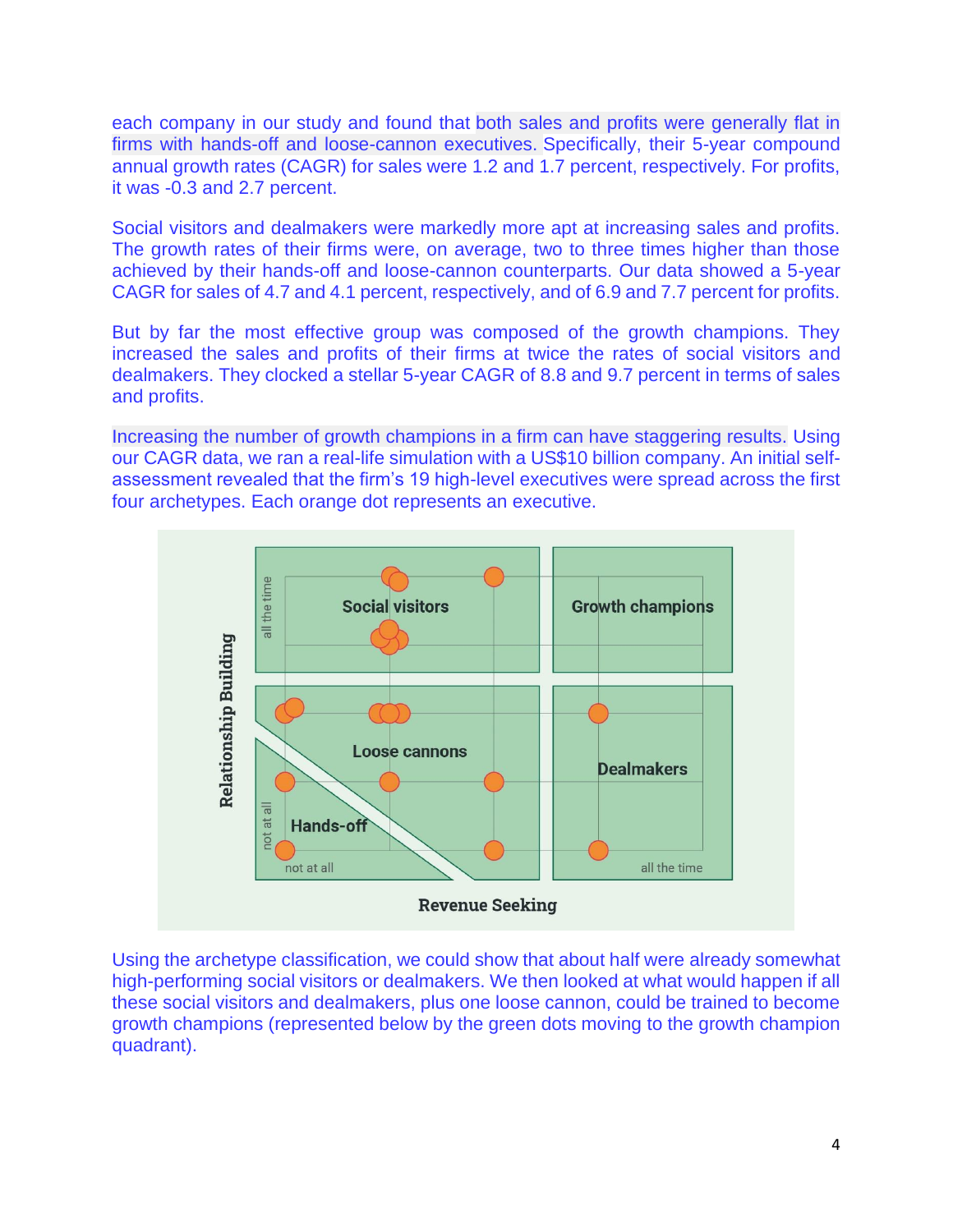

Using the CAGR data from our research, we then calculated the difference between the zero growth-champion scenario and a 10 growth-champions scenario. With 10 newly minted growth champions, the company would be set for additional sales of US\$590 million versus US\$300 million per year – potentially doubling its sales growth. Needless to say, these projections made the senior executives seriously rethink their involvement in customer relationships. Shortly afterwards, the company embarked on a group-wide executive sponsor programme with very favourable outcomes.

One caveat: Not every high-level B2B executive needs to (or can) transform into a growth champion. While hands-off executives need to reconsider their approach the most, taking the customer context and life cycle into account remains paramount. Some customers will prefer a social visitor, often at the beginning of a relationship. Others want to stay purely transactional and believe they would do well with a dealmaker, before realising the value of a growth champion. But over the long term, all firms should try to move their customer engagement to the next level, or risk losing key customers to the hands of wiser competitors.

*This is an adaptation of an [article](https://hbr.org/2021/03/when-ceos-make-sales-calls) first published in the Harvard Business Review.*

*[Christoph Senn](https://www.insead.edu/faculty-research/faculty/christoph-senn) is an Adjunct Professor of Marketing at INSEAD and Co-Director of the [INSEAD Marketing & Sales Excellence Initiative](https://www.insead.edu/centres/marketing-and-sales-excellence).*

*[Noel Capon](https://www8.gsb.columbia.edu/cbs-directory/detail/nc7) is the R.C. Kopf Professor of International Marketing Professor at Columbia Business School.*

*Courtesy INSEAD*